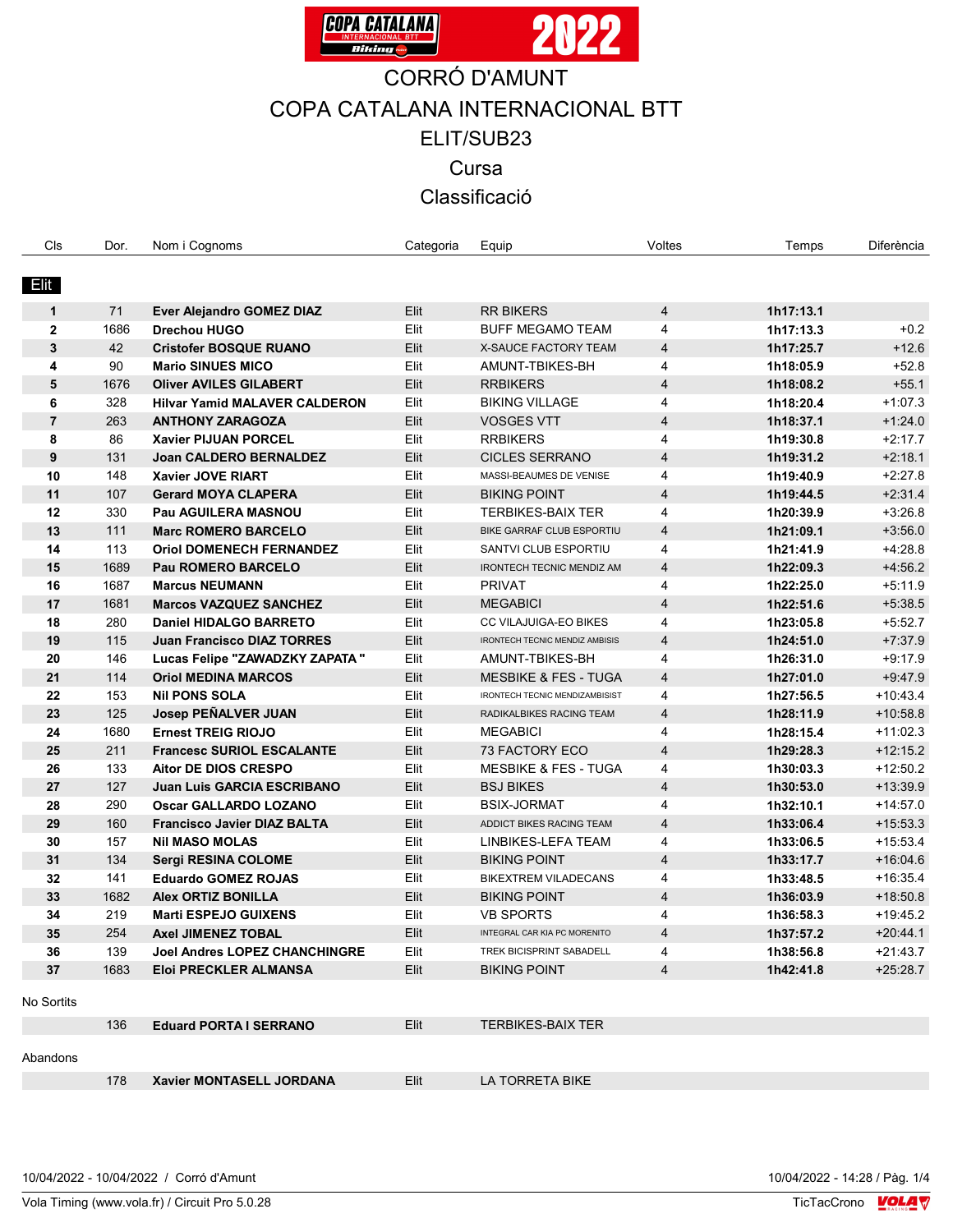



| Cls            | Dor. | Nom i Cognoms                   | Categoria         | Equip                                 | Voltes                  | Temps     | Diferència |
|----------------|------|---------------------------------|-------------------|---------------------------------------|-------------------------|-----------|------------|
|                |      |                                 |                   |                                       |                         |           |            |
| Sub23          |      |                                 |                   |                                       |                         |           |            |
|                |      |                                 |                   |                                       |                         |           |            |
| $\mathbf 1$    | 67   | <b>Roger FERRER VIDAL</b>       | Sub <sub>23</sub> | MASSI-BEAUMES DE VENISE               | 4                       | 1h17:29.6 |            |
| $\mathbf{2}$   | 59   | <b>Diidac CARVACHO SEVILLA</b>  | Sub <sub>23</sub> | IRONTECH TECNIC MENDIZ AMBISIS        | 4                       | 1h17:46.7 | $+17.1$    |
| 3              | 1678 | <b>Matteo SIFFREDI</b>          | Sub <sub>23</sub> | <b>SCOTT RACING TEAM</b>              | $\overline{4}$          | 1h17:55.3 | $+25.7$    |
| 4              | 195  | <b>Aniol MORELL COLL</b>        | Sub <sub>23</sub> | X-SAUCE FACTORY TEAM                  | 4                       | 1h17:57.4 | $+27.8$    |
| 5              | 1674 | <b>NATHAN Bommenel</b>          | Sub <sub>23</sub> | AS BIKE RACING                        | 4                       | 1h19:37.6 | $+2:08.0$  |
| 6              | 106  | <b>Brian JORDAN PRIEGO</b>      | Sub <sub>23</sub> | <b>BIKING POINT</b>                   | 4                       | 1h19:45.2 | $+2:15.6$  |
| $\overline{7}$ | 1691 | <b>Mathieu BILLOTET</b>         | Sub <sub>23</sub> | TEAM MONT AIGOUAL PAYS VIGANAI        | $\overline{4}$          | 1h20:59.6 | $+3:30.0$  |
| 8              | 126  | <b>Martl ARAN CALONJA</b>       | Sub <sub>23</sub> | <b>FERBIKES</b>                       | 4                       | 1h21:01.7 | $+3:32.1$  |
| 9              | 108  | <b>Marti CATEURA JORDAN</b>     | Sub <sub>23</sub> | <b>IRONTECH TECNIC MENDIZ AM</b>      | $\overline{4}$          | 1h21:15.7 | $+3.46.1$  |
| 10             | 181  | <b>Marc MASANA MASANA</b>       | Sub <sub>23</sub> | LA TORRETA BIKE                       | 4                       | 1h21:15.8 | $+3.46.2$  |
| 11             | 205  | <b>Nil SOLA BERGA</b>           | Sub <sub>23</sub> | <b>BIKING POINT</b>                   | $\overline{4}$          | 1h22:31.5 | $+5.01.9$  |
| 12             | 340  | <b>Marc VILARDELL TORRA</b>     | Sub <sub>23</sub> | <b>IRONTECH MENDIZ</b>                | 4                       | 1h22:51.5 | $+5:21.9$  |
| 13             | 117  | <b>Axel BADIA CELMA</b>         | Sub <sub>23</sub> | IRONTECH TECNIC MENDIZ AM             | $\overline{4}$          | 1h23:06.0 | $+5.36.4$  |
| 14             | 183  | Pau VILADELBOSCH HINOJO         | Sub <sub>23</sub> | <b>TERBIKES-BAIX TER</b>              | 4                       | 1h23:23.0 | $+5.53.4$  |
| 15             | 72   | <b>Stefan ANCION HAVET</b>      | Sub <sub>23</sub> | <b>JORMA BIKE ACA</b>                 | $\overline{4}$          | 1h23:25.3 | $+5.55.7$  |
| 16             | 184  | Santi SANCHEZ SAURINA           | Sub <sub>23</sub> | RADIKALBIKES RACING TEAM              | 4                       | 1h23:32.7 | $+6:03.1$  |
| 17             | 135  | <b>Alex RIBOULET</b>            | Sub <sub>23</sub> | <b>CREUSE OXYGÈNE</b>                 | $\overline{4}$          | 1h23:44.8 | $+6.15.2$  |
| 18             | 123  | <b>Gerard COPADO VILLARET</b>   | Sub <sub>23</sub> | <b>BIKING POINT</b>                   | 4                       | 1h25:13.4 | $+7.43.8$  |
| 19             | 1693 | <b>Koren AMOKYAL</b>            | Sub <sub>23</sub> |                                       | $\overline{4}$          | 1h26:46.4 | $+9.16.8$  |
| 20             | 1685 | <b>Paquito VALLES MEJIAS</b>    | Sub <sub>23</sub> | IRONTECH TECNIC MENDIZ AM             | 4                       | 1h27:36.8 | $+10:07.2$ |
| 21             | 279  | <b>Alexandre NOUVIALE</b>       | Sub <sub>23</sub> | <b>V2O</b>                            | $\overline{\mathbf{4}}$ | 1h27:48.8 | $+10:19.2$ |
| 22             | 1688 | <b>Abel PEREZ SAYOS</b>         | Sub <sub>23</sub> | 365 TEAM CLUB CICLISTA                | 4                       | 1h27:59.7 | $+10:30.1$ |
| 23             | 175  | <b>Alberto TORRES CAMACHO</b>   | Sub <sub>23</sub> | FES BICI 3.0-TUGA                     | $\overline{4}$          | 1h28:57.4 | $+11:27.8$ |
| 24             | 203  | Pol SANCHEZ-PALENCIA CRESPO     | Sub <sub>23</sub> | LA TORRETA BIKE                       | 4                       | 1h29:50.9 | $+12:21.3$ |
| 25             | 341  | <b>Marti TEMPRANO FERNANDEZ</b> | Sub <sub>23</sub> | <b>BICI 3.0</b>                       | 4                       | 1h29:58.8 | $+12:29.2$ |
| 26             | 1692 | <b>QUENTIN Falieres</b>         | Sub <sub>23</sub> | VÉLO CLUB RODEZ                       | 4                       | 1h30:39.2 | $+13:09.6$ |
| 27             | 215  | <b>Joan TRIAS SANCHO</b>        | Sub <sub>23</sub> | <b>BICIEQUIP COMPETICIÓ</b>           | 4                       | 1h31:03.5 | $+13:33.9$ |
| 28             | 186  | <b>Jan SABORIDO CARRERAS</b>    | Sub <sub>23</sub> | BSIX-JORMAT                           | 4                       | 1h33:45.3 | $+16:15.7$ |
| 29             | 234  | <b>Adria ASENSIO LOPEZ</b>      | Sub <sub>23</sub> | TREK BICISPRINT SABADELL              | $\overline{4}$          | 1h33:48.0 | $+16:18.4$ |
| 30             | 1679 | <b>Marti ROCA TRIAS</b>         | Sub <sub>23</sub> | <b>IRONTECH TECNIC MENDIZ AM</b>      | 4                       | 1h33:58.6 | $+16:29.0$ |
| 31             | 343  | <b>Oriol SANZ VILA</b>          | Sub <sub>23</sub> | KENDA-BICIOCASION BARCELO             | $\overline{4}$          | 1h36:32.3 | $+19:02.7$ |
| 32             | 284  | Cristian MUÑOZ RUIZ             | Sub <sub>23</sub> | BAIXA UN PUNT BIKE CYCLING CLU        | 4                       | 1h37:41.6 | $+20:12.0$ |
| 33             | 336  | <b>Eric BEGARA CARDO</b>        | Sub <sub>23</sub> | LA MUNTANYETA BTT                     | $\overline{4}$          | 1h39:30.1 | $+22:00.5$ |
| 34             | 150  | <b>Marc VIDAL DOMINGUEZ</b>     | Sub <sub>23</sub> | LA TORRETA BIKE                       | 4                       | 1h42:03.8 | $+24:34.2$ |
| 35             | 1684 | <b>Miquel CANAL ARGERICH</b>    | Sub <sub>23</sub> | MIG SEGRE BIKE CLUB                   | 4                       | 1h44:47.3 | $+27:17.7$ |
| 36             | 142  | <b>David ARIZA CORTES</b>       | Sub <sub>23</sub> | LA TORRETA BIKE                       | 4                       | 1h45:21.2 | $+27:51.6$ |
| 37             | 1677 | Pau GALERA MERCHAN              | Sub <sub>23</sub> | <b>T-BIKES</b>                        | 3                       | 1h20:42.7 | +1 Volta   |
| 38             | 191  | <b>Gerard PAGES LAVANDERO</b>   | Sub <sub>23</sub> | <b>BICIEQUIP COMPETICIÓ</b>           | 3                       | 1h22:32.1 | +1 Volta   |
|                |      |                                 |                   |                                       |                         |           |            |
| No Sortits     |      |                                 |                   |                                       |                         |           |            |
|                | 57   | Jaume BOSCH PICO                | Sub <sub>23</sub> | BH TEMPLO CAFES UCC                   |                         |           |            |
|                | 1673 | <b>Yuval ZALTSMAN</b>           | Sub <sub>23</sub> | TEAMISGAV ORBEA MTB RACING TEA        |                         |           |            |
|                |      |                                 |                   |                                       |                         |           |            |
| Abandons       |      |                                 |                   |                                       |                         |           |            |
|                | 61   | Kilian FOLGUERA DIAZ            | Sub <sub>23</sub> | <b>BSIX-JORMAT</b>                    |                         |           |            |
|                | 194  | Lluc COMA MACIA                 | Sub <sub>23</sub> | <b>IRONTECH TECNIC MENDIZ AMBISIS</b> |                         |           |            |
|                | 1690 | <b>Mattis PATEAU</b>            | Sub <sub>23</sub> | TEAM CREUSE MAINSAT EVAUX             |                         |           |            |
|                |      |                                 |                   |                                       |                         |           |            |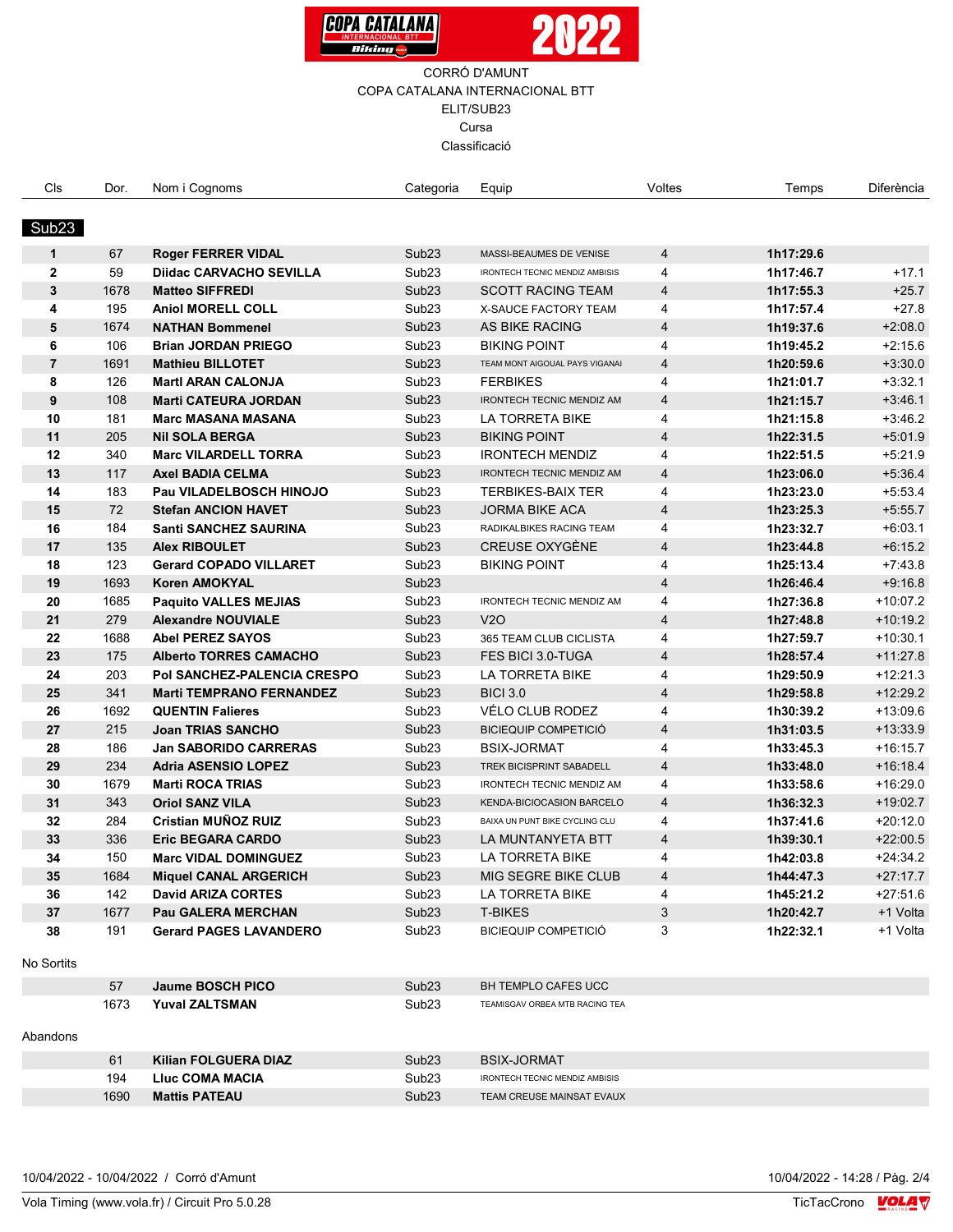



| Cls            | Dor. | Nom i Cognoms                        | Categoria         | Equip                           | Voltes         | Temps     | Diferència |
|----------------|------|--------------------------------------|-------------------|---------------------------------|----------------|-----------|------------|
|                |      |                                      |                   |                                 |                |           |            |
| Elit / Sub23   |      |                                      |                   |                                 |                |           |            |
| $\mathbf{1}$   | 71   | Ever Alejandro GOMEZ DIAZ            | Elit              | <b>RR BIKERS</b>                | $\overline{4}$ | 1h17:13.1 |            |
| $\mathbf{2}$   | 1686 | <b>Drechou HUGO</b>                  | Elit              | <b>BUFF MEGAMO TEAM</b>         | 4              | 1h17:13.3 | $+0.2$     |
| $\mathbf{3}$   | 42   | <b>Cristofer BOSQUE RUANO</b>        | Elit              | X-SAUCE FACTORY TEAM            | 4              | 1h17:25.7 | $+12.6$    |
| 4              | 67   | <b>Roger FERRER VIDAL</b>            | Sub <sub>23</sub> | MASSI-BEAUMES DE VENISE         | 4              | 1h17:29.6 | $+16.5$    |
| 5              | 59   | <b>Diidac CARVACHO SEVILLA</b>       | Sub <sub>23</sub> | IRONTECH TECNIC MENDIZ AMBISIS  | $\overline{4}$ | 1h17:46.7 | $+33.6$    |
| 6              | 1678 | <b>Matteo SIFFREDI</b>               | Sub <sub>23</sub> | <b>SCOTT RACING TEAM</b>        | 4              | 1h17:55.3 | $+42.2$    |
| $\overline{7}$ | 195  | <b>Aniol MORELL COLL</b>             | Sub <sub>23</sub> | <b>X-SAUCE FACTORY TEAM</b>     | $\overline{4}$ | 1h17:57.4 | $+44.3$    |
| 8              | 90   | <b>Mario SINUES MICO</b>             | Elit              | AMUNT-TBIKES-BH                 | 4              | 1h18:05.9 | $+52.8$    |
| 9              | 1676 | <b>Oliver AVILES GILABERT</b>        | Elit              | <b>RRBIKERS</b>                 | $\overline{4}$ | 1h18:08.2 | $+55.1$    |
| 10             | 328  | <b>Hilvar Yamid MALAVER CALDERON</b> | Elit              | <b>BIKING VILLAGE</b>           | 4              | 1h18:20.4 | $+1.07.3$  |
| 11             | 263  | <b>ANTHONY ZARAGOZA</b>              | Elit              | <b>VOSGES VTT</b>               | $\overline{4}$ | 1h18:37.1 | $+1.24.0$  |
| 12             | 86   | Xavier PIJUAN PORCEL                 | Elit              | <b>RRBIKERS</b>                 | 4              | 1h19:30.8 | $+2.17.7$  |
| 13             | 131  | <b>Joan CALDERO BERNALDEZ</b>        | Elit              | <b>CICLES SERRANO</b>           | $\overline{4}$ | 1h19:31.2 | $+2:18.1$  |
| 14             | 1674 | <b>NATHAN Bommenel</b>               | Sub <sub>23</sub> | AS BIKE RACING                  | 4              | 1h19:37.6 | $+2:24.5$  |
| 15             | 148  | Xavier JOVE RIART                    | Elit              | MASSI-BEAUMES DE VENISE         | $\overline{4}$ | 1h19:40.9 | $+2:27.8$  |
| 16             | 107  | <b>Gerard MOYA CLAPERA</b>           | Elit              | <b>BIKING POINT</b>             | 4              | 1h19:44.5 | $+2.31.4$  |
| 17             | 106  | <b>Brian JORDAN PRIEGO</b>           | Sub <sub>23</sub> | <b>BIKING POINT</b>             | 4              | 1h19:45.2 | $+2:32.1$  |
| 18             | 330  | Pau AGUILERA MASNOU                  | Elit              | <b>TERBIKES-BAIX TER</b>        | 4              | 1h20:39.9 | $+3.26.8$  |
| 19             | 1691 | <b>Mathieu BILLOTET</b>              | Sub <sub>23</sub> | TEAM MONT AIGOUAL PAYS VIGANAI  | 4              | 1h20:59.6 | $+3:46.5$  |
| 20             | 126  | <b>Martl ARAN CALONJA</b>            | Sub <sub>23</sub> | <b>FERBIKES</b>                 | 4              | 1h21:01.7 | $+3.48.6$  |
| 21             | 111  | <b>Marc ROMERO BARCELO</b>           | Elit              | BIKE GARRAF CLUB ESPORTIU       | $\overline{4}$ | 1h21:09.1 | $+3:56.0$  |
| 22             | 108  | <b>Marti CATEURA JORDAN</b>          | Sub <sub>23</sub> | IRONTECH TECNIC MENDIZ AM       | 4              | 1h21:15.7 | $+4.02.6$  |
| 23             | 181  | <b>Marc MASANA MASANA</b>            | Sub <sub>23</sub> | LA TORRETA BIKE                 | $\overline{4}$ | 1h21:15.8 | $+4.02.7$  |
| 24             | 113  | <b>Oriol DOMENECH FERNANDEZ</b>      | Elit              | SANTVI CLUB ESPORTIU            | 4              | 1h21:41.9 | $+4.28.8$  |
| 25             | 1689 | <b>Pau ROMERO BARCELO</b>            | Elit              | IRONTECH TECNIC MENDIZ AM       | $\overline{4}$ | 1h22:09.3 | $+4.56.2$  |
| 26             | 1687 | <b>Marcus NEUMANN</b>                | Elit              | <b>PRIVAT</b>                   | 4              | 1h22:25.0 | $+5.11.9$  |
| 27             | 205  | <b>Nil SOLA BERGA</b>                | Sub <sub>23</sub> | <b>BIKING POINT</b>             | $\overline{4}$ | 1h22:31.5 | $+5.18.4$  |
| 28             | 340  | <b>Marc VILARDELL TORRA</b>          | Sub <sub>23</sub> | <b>IRONTECH MENDIZ</b>          | 4              | 1h22:51.5 | $+5.38.4$  |
| 29             | 1681 | <b>Marcos VAZQUEZ SANCHEZ</b>        | Elit              | <b>MEGABICI</b>                 | $\overline{4}$ | 1h22:51.6 | $+5:38.5$  |
| 30             | 280  | <b>Daniel HIDALGO BARRETO</b>        | Elit              | CC VILAJUIGA-EO BIKES           | 4              | 1h23:05.8 | $+5:52.7$  |
| 31             | 117  | <b>Axel BADIA CELMA</b>              | Sub <sub>23</sub> | IRONTECH TECNIC MENDIZ AM       | $\overline{4}$ | 1h23:06.0 | $+5:52.9$  |
| 32             | 183  | Pau VILADELBOSCH HINOJO              | Sub <sub>23</sub> | <b>TERBIKES-BAIX TER</b>        | 4              | 1h23:23.0 | $+6.09.9$  |
| 33             | 72   | <b>Stefan ANCION HAVET</b>           | Sub <sub>23</sub> | <b>JORMA BIKE ACA</b>           | $\overline{4}$ | 1h23:25.3 | $+6:12.2$  |
| 34             | 184  | <b>Santi SANCHEZ SAURINA</b>         | Sub <sub>23</sub> | RADIKALBIKES RACING TEAM        | 4              | 1h23:32.7 | $+6.19.6$  |
| 35             | 135  | <b>Alex RIBOULET</b>                 | Sub <sub>23</sub> | CREUSE OXYGÈNE                  | $\overline{a}$ | 1h23:44.8 | $+6.31.7$  |
| 36             | 115  | Juan Francisco DIAZ TORRES           | Elit              | IRONTECH TECNIC MENDIZ AMBISIS  | 4              | 1h24:51.0 | $+7:37.9$  |
| 37             | 123  | <b>Gerard COPADO VILLARET</b>        | Sub <sub>23</sub> | <b>BIKING POINT</b>             | 4              | 1h25:13.4 | $+8:00.3$  |
| 38             | 146  | Lucas Felipe "ZAWADZKY ZAPATA "      | Elit              | AMUNT-TBIKES-BH                 | 4              | 1h26:31.0 | $+9:17.9$  |
| 39             | 1693 | <b>Koren AMOKYAL</b>                 | Sub <sub>23</sub> |                                 | 4              | 1h26:46.4 | $+9:33.3$  |
| 40             | 114  | <b>Oriol MEDINA MARCOS</b>           | Elit              | <b>MESBIKE &amp; FES - TUGA</b> | 4              | 1h27:01.0 | $+9.47.9$  |
| 41             | 1685 | <b>Paquito VALLES MEJIAS</b>         | Sub <sub>23</sub> | IRONTECH TECNIC MENDIZ AM       | 4              | 1h27:36.8 | $+10.23.7$ |
| 42             | 279  | <b>Alexandre NOUVIALE</b>            | Sub <sub>23</sub> | V2O                             | 4              | 1h27:48.8 | $+10:35.7$ |
| 43             | 153  | <b>Nil PONS SOLA</b>                 | Elit              | IRONTECH TECNIC MENDIZAMBISIST  | 4              | 1h27:56.5 | $+10.43.4$ |
| 44             | 1688 | <b>Abel PEREZ SAYOS</b>              | Sub <sub>23</sub> | 365 TEAM CLUB CICLISTA          | 4              | 1h27:59.7 | $+10.46.6$ |
| 45             | 125  | Josep PENALVER JUAN                  | Elit              | RADIKALBIKES RACING TEAM        | 4              | 1h28:11.9 | $+10.58.8$ |
| 46             | 1680 | <b>Ernest TREIG RIOJO</b>            | Elit              | <b>MEGABICI</b>                 | 4              | 1h28:15.4 | $+11:02.3$ |
| 47             | 175  | <b>Alberto TORRES CAMACHO</b>        | Sub <sub>23</sub> | FES BICI 3.0-TUGA               | 4              | 1h28:57.4 | $+11.44.3$ |
| 48             | 211  | <b>Francesc SURIOL ESCALANTE</b>     | Elit              | 73 FACTORY ECO                  | 4              | 1h29:28.3 | $+12:15.2$ |
| 49             | 203  | Pol SANCHEZ-PALENCIA CRESPO          | Sub <sub>23</sub> | LA TORRETA BIKE                 | 4              | 1h29:50.9 | $+12:37.8$ |

10/04/2022 - 10/04/2022 / Corró d'Amunt

Vola Timing (www.vola.fr) / Circuit Pro 5.0.28